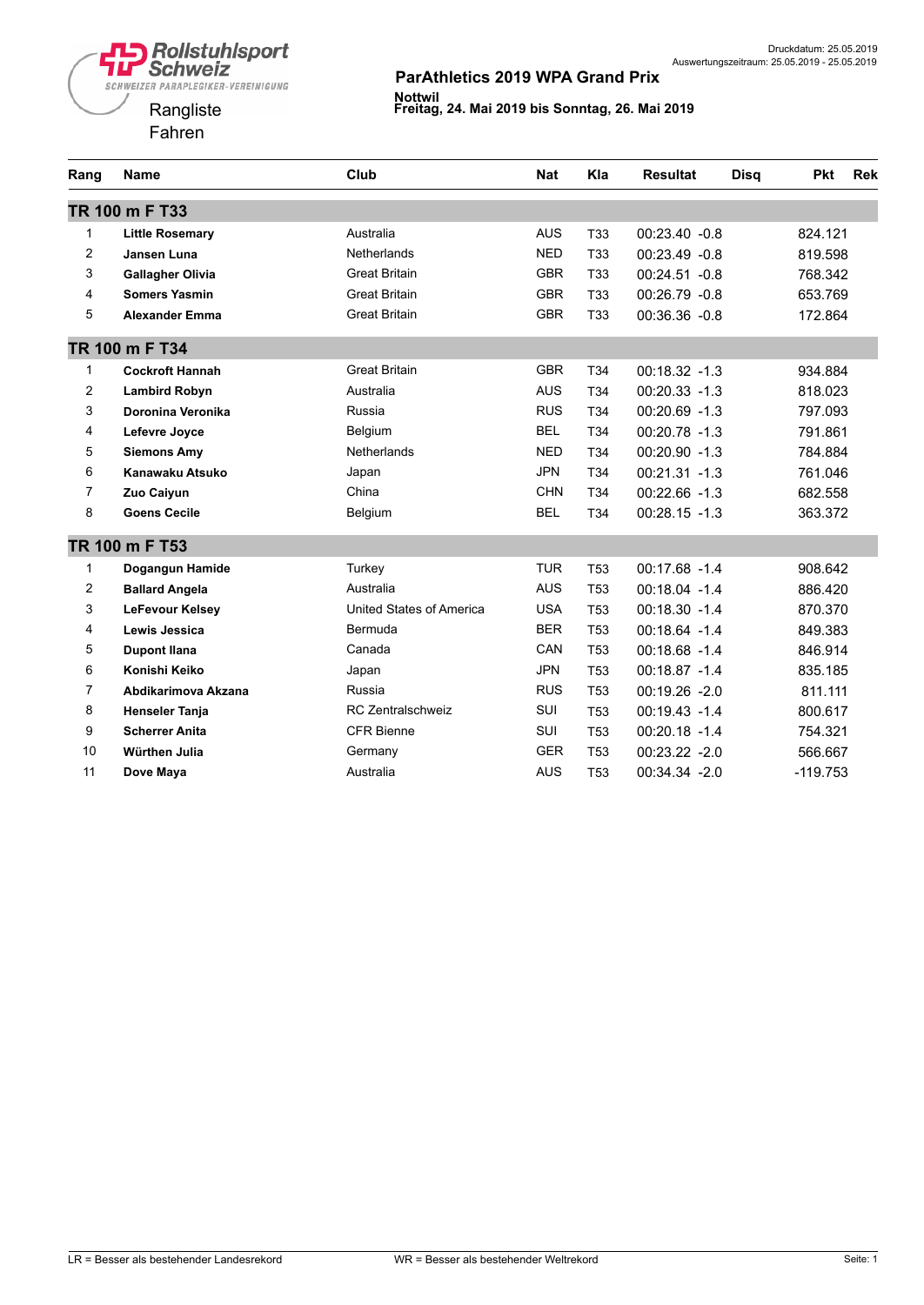



| Rang           | <b>Name</b>                                             | Club                     | Nat        | Kla             | <b>Resultat</b>  | Disq | <b>Pkt</b> | <b>Rek</b> |
|----------------|---------------------------------------------------------|--------------------------|------------|-----------------|------------------|------|------------|------------|
|                | TR 100 m F T54                                          |                          |            |                 |                  |      |            |            |
| 1              | <b>Ault-Connell Eliza</b>                               | Australia                | <b>AUS</b> | T <sub>54</sub> | 00:16.99 -2.0    |      | 896.753    |            |
| $\overline{c}$ | <b>Zou Lihong</b>                                       | China                    | <b>CHN</b> | T <sub>54</sub> | 00:17.05 -2.0    |      | 892.857    |            |
| 3              | Kotaja Amanda                                           | Finland                  | <b>FIN</b> | T <sub>54</sub> | 00:17.24 -2.0    |      | 880.519    |            |
| 4              | <b>Helbling Alexandra</b>                               | <b>RC Zentralschweiz</b> | SUI        | T <sub>54</sub> | 00:17.82 -2.0    |      | 842.857    |            |
| 5              | Supurgeci Zubeyde                                       | Turkey                   | TUR        | T <sub>54</sub> | 00:18.29 -2.0    |      | 812.338    |            |
| 6              | <b>Mussinelli Licia</b>                                 | <b>RC Solothurn</b>      | SUI        | T <sub>54</sub> | 00:18.53 -2.0    |      | 796.753    |            |
| $\overline{7}$ | Perrine Marie Desirella Brandy                          | <b>Mauritius</b>         | <b>MRI</b> | T <sub>54</sub> | 00:18.79 -2.0    |      | 779.870    |            |
| 8              | <b>Schultis Lisa</b>                                    | <b>RC Solothurn</b>      | SUI        | T <sub>54</sub> | 00:18.95 -2.0    |      | 769.481    |            |
| 9              | Bayekula Lea                                            | Belgium                  | <b>BEL</b> | T <sub>54</sub> | $00:19.05 - 2.0$ |      | 762.987    |            |
| 10             | dos Santos Rocha Aline                                  | <b>Brazil</b>            | <b>BRA</b> | T <sub>54</sub> | 00:19.06 -2.0    |      | 762.338    |            |
| 10             | Paukkeri Sini                                           | Finland                  | <b>FIN</b> | T <sub>54</sub> | 00:19.06 -2.0    |      | 762.338    |            |
| 12             | Yasukawa Yurika                                         | Japan                    | <b>JPN</b> | T <sub>54</sub> | $00:19.19 - 1.5$ |      | 753.896    |            |
| 13             | Giacomelli Jessica                                      | Brazil                   | <b>BRA</b> | T <sub>54</sub> | 00:19.25 -2.0    |      | 750.000    |            |
| 14             | <b>Alphonse Marie Emmanuelle</b><br><b>Anais Noemie</b> | <b>Mauritius</b>         | <b>MRI</b> | T <sub>54</sub> | 00:19.27 -2.0    |      | 748.701    |            |
| 15             | <b>Montenegro Lucia</b>                                 | Argentina                | <b>ARG</b> | T <sub>54</sub> | $00:19.47 - 2.0$ |      | 735.714    |            |
| 16             | <b>Fisher Aimee</b>                                     | Australia                | <b>AUS</b> | T <sub>54</sub> | 00:19.49 -2.0    |      | 734.416    |            |
| 17             | de Souza Vanessa Cristina                               | <b>Brazil</b>            | <b>BRA</b> | T <sub>54</sub> | 00:19.59 -2.0    |      | 727.922    |            |
| 18             | <b>Abran Katty</b>                                      | Canada                   | CAN        | T <sub>54</sub> | 00:19.88 -1.5    |      | 709.091    |            |
| 19             | <b>Eachus Patricia</b>                                  | <b>RC Zentralschweiz</b> | SUI        | T <sub>54</sub> | 00:19.96 -1.5    |      | 703.896    |            |
| 20             | <b>Menje Merle</b>                                      | Germany                  | <b>GER</b> | T <sub>54</sub> | 00:20.33 -2.0    |      | 679.870    |            |
| 21             | <b>Chatyotsakorn Tpat</b>                               | Thailand                 | THA        | T <sub>54</sub> | 00:20.61 -1.5    |      | 661.688    |            |
| 22             | <b>Williams Elizabeth</b>                               | <b>Great Britain</b>     | <b>GBR</b> | T <sub>54</sub> | $00:21.16 - 1.5$ |      | 625.974    |            |
| 23             | den Boer Nikita                                         | <b>Netherlands</b>       | <b>NED</b> | T <sub>54</sub> | $00:21.33 - 1.5$ |      | 614.935    |            |
| 24             | <b>Vaillant Catherine</b>                               | Canada                   | CAN        | T <sub>54</sub> | 00:21.93 -1.5    |      | 575.974    |            |
| 25             | <b>Flury Linda</b>                                      | RC Zentralschweiz        | SUI        | T <sub>54</sub> | 00:21.99 -2.0    |      | 572.078    |            |
| 26             | Sharma Nandini                                          | Canada                   | CAN        | T <sub>54</sub> | $00:22.20 -1.5$  |      | 558.442    |            |
|                | TR 100 m M T33                                          |                          |            |                 |                  |      |            |            |
| $\mathbf{1}$   | <b>Small Andrew</b>                                     | <b>Great Britain</b>     | <b>GBR</b> | T33             | 00:18.28 -0.1    |      | 892.121    |            |
| $\overline{2}$ | <b>Jenkins Harri</b>                                    | <b>Great Britain</b>     | <b>GBR</b> | T33             | 00:18.87 -0.1    |      | 856.364    |            |
| 3              | <b>Schmitz Denis</b>                                    | Germany                  | <b>GER</b> | T33             | 00:20.62 -0.1    |      | 750.303    |            |
| $\overline{4}$ | <b>Freeman James</b>                                    | <b>Great Britain</b>     | <b>GBR</b> | T33             | 00:20.89 -0.1    |      | 733.939    |            |
| 5              | <b>Heilek Maximilian</b>                                | Germany                  | <b>GER</b> | <b>T33</b>      | $00:21.86 - 0.1$ |      | 675.151    |            |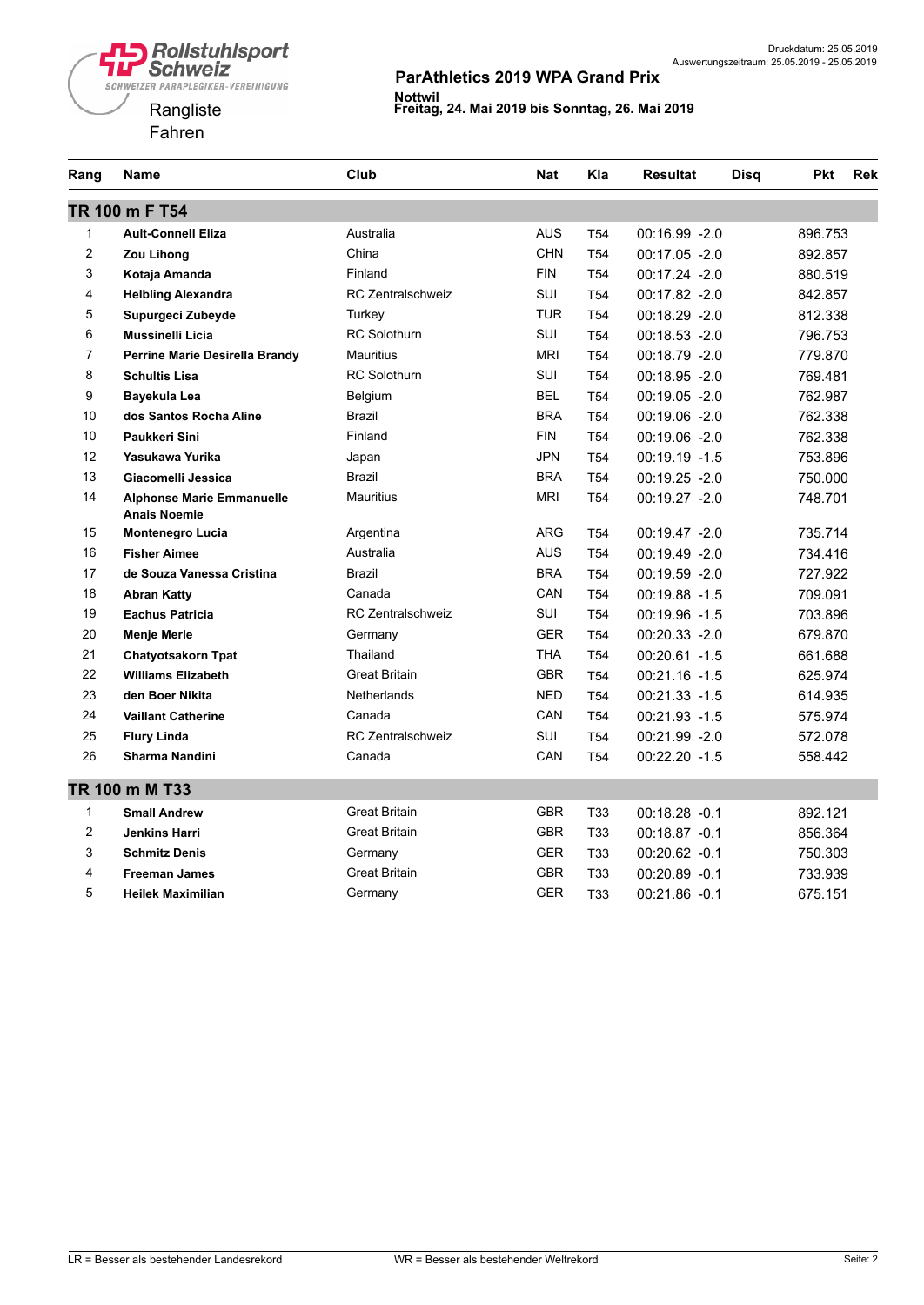



| Rang           | Name                      | Club                        | Nat        | Kla             | <b>Resultat</b>  | <b>Disq</b> | <b>Pkt</b> | <b>Rek</b> |
|----------------|---------------------------|-----------------------------|------------|-----------------|------------------|-------------|------------|------------|
|                | TR 100 m M T34            |                             |            |                 |                  |             |            |            |
| 1              | <b>McCracken Rheed</b>    | Australia                   | <b>AUS</b> | T34             | 00:15.75 -0.9    |             | 935.811    |            |
| $\overline{c}$ | Alhammadi Mohamed         | <b>United Arab Emirates</b> | <b>UAE</b> | T34             | 00:16.01 -0.9    |             | 918.243    |            |
| 3              | <b>Smeenk Austin</b>      | Canada                      | CAN        | T34             | 00:16.07 -0.9    |             | 914.189    |            |
| 4              | <b>Manni Henry</b>        | Finland                     | <b>FIN</b> | T34             | 00:16.23 -0.9    |             | 903.378    |            |
| 5              | <b>Rusch Stefan</b>       | Netherlands                 | <b>NED</b> | T <sub>34</sub> | 00:16.35 -0.9    |             | 895.270    |            |
| 6              | <b>Mitic Bojan</b>        | <b>RC Zentralschweiz</b>    | SUI        | T34             | 00:16.73 -0.9    |             | 869.595    |            |
| 7              | <b>Brazier Joe</b>        | <b>Great Britain</b>        | <b>GBR</b> | T34             | 00:17.04 -0.5    |             | 848.649    |            |
| 8              | Kobata Atsuro             | Japan                       | <b>JPN</b> | T34             | 00:17.19 -0.5    |             | 838.514    |            |
| 9              | <b>Edwards Jamie</b>      | <b>Great Britain</b>        | <b>GBR</b> | T34             | 00:17.31 -0.5    |             | 830.405    |            |
| 10             | Gong Wenhao               | China                       | <b>CHN</b> | T34             | 00:17.39 -0.5    |             | 825.000    |            |
| 11             | Leclerc Lee               | Canada                      | CAN        | T34             | 00:17.56 -0.9    |             | 813.514    |            |
| 12             | Alenezi Abdullah          | Kuwait                      | <b>KUW</b> | T34             | 00:17.57 -0.5    |             | 812.838    |            |
| 13             | <b>Cooper Matthew</b>     | <b>Great Britain</b>        | <b>GBR</b> | T34             | 00:17.87 -0.5    |             | 792.568    |            |
| 14             | <b>Pijs Bart</b>          | <b>Netherlands</b>          | <b>NED</b> | T34             | 00:18.04 -0.5    |             | 781.081    |            |
| 15             | <b>Williams Nathaniel</b> | <b>Great Britain</b>        | <b>GBR</b> | T34             | $00:18.55 - 0.5$ |             | 746.622    |            |
| 16             | Deschwanden Andrin        | <b>RC Zentralschweiz</b>    | SUI        | T34             | 00:23.12 -0.1    |             | 437.838    |            |
| 17             | <b>Hermann Eskil</b>      | <b>RC Zentralschweiz</b>    | SUI        | T34             | 00:23.59 -0.1    |             | 406.081    |            |
|                | <b>Rattana Chaiwat</b>    | Thailand                    | THA        | T34             | <b>DNS</b>       |             |            |            |
|                | TR 100 m M T51            |                             |            |                 |                  |             |            |            |
| 1              | Piispanen Toni            | Finland                     | <b>FIN</b> | T <sub>51</sub> | 00:20.98 -0.4    |             | 945.729    |            |
| $\overline{2}$ | <b>Genyn Peter</b>        | Belgium                     | <b>BEL</b> | T <sub>51</sub> | 00:21.39 -0.4    |             | 925.126    |            |
| 3              | Navarro Edgar             | Mexico                      | <b>MEX</b> | T <sub>51</sub> | 00:22.26 -0.4    |             | 881.407    |            |
| 4              | <b>Hussain Bulbul</b>     | <b>Great Britain</b>        | <b>GBR</b> | T <sub>51</sub> | 00:22.99 -0.4    |             | 844.724    |            |
| 5              | <b>Mestre Helder</b>      | Portugal                    | <b>POR</b> | T <sub>51</sub> | 00:24.87 -0.4    |             | 750.251    |            |
| 6              | <b>Fonseca Ernesto</b>    | Costa Rica                  | <b>CRC</b> | T <sub>51</sub> | 00:25.38 -0.4    |             | 724.623    |            |
|                | TR 100 m M T52            |                             |            |                 |                  |             |            |            |
| 1              | <b>McIntosh Sam</b>       | Australia                   | <b>AUS</b> | T52             | $00:18.09 - 1.0$ |             | 903.636    |            |
| 2              | <b>Hernandez Salvador</b> | Mexico                      | <b>MEX</b> | T <sub>52</sub> | 00:18.18 -1.0    |             | 898.182    |            |
| 3              | <b>Bösch Beat</b>         | <b>RC Zentralschweiz</b>    | SUI        | T <sub>52</sub> | $00:18.45 - 1.0$ |             | 881.818    |            |
| 4              | <b>Blum Fabian</b>        | <b>RC Zentralschweiz</b>    | SUI        | T <sub>52</sub> | 00:18.83 -1.0    |             | 858.788    |            |
| 5              | <b>Trindade Mario</b>     | Portugal                    | <b>POR</b> | T <sub>52</sub> | $00:19.03 -1.0$  |             | 846.667    |            |
| 6              | <b>Beack Brandon</b>      | Republic of South Africa    | <b>RSA</b> | T <sub>52</sub> | 00:19.37 -1.0    |             | 826.061    |            |
| 7              | <b>Matsumoto Naoyuki</b>  | Japan                       | <b>JPN</b> | T <sub>52</sub> | 00:19.49 -1.0    |             | 818.788    |            |
| 8              | <b>Skucas Kestutis</b>    | Litauen                     | LTU        | T <sub>52</sub> | 00:19.99 -1.0    |             | 788.485    |            |
| 9              | <b>Smith Nicholas</b>     | <b>Great Britain</b>        | GBR        | T <sub>52</sub> | 00:20.00 -0.5    |             | 787.879    |            |
| 10             | Hose Josh                 | Australia                   | AUS        | T <sub>52</sub> | 00:20.38 -0.5    |             | 764.849    |            |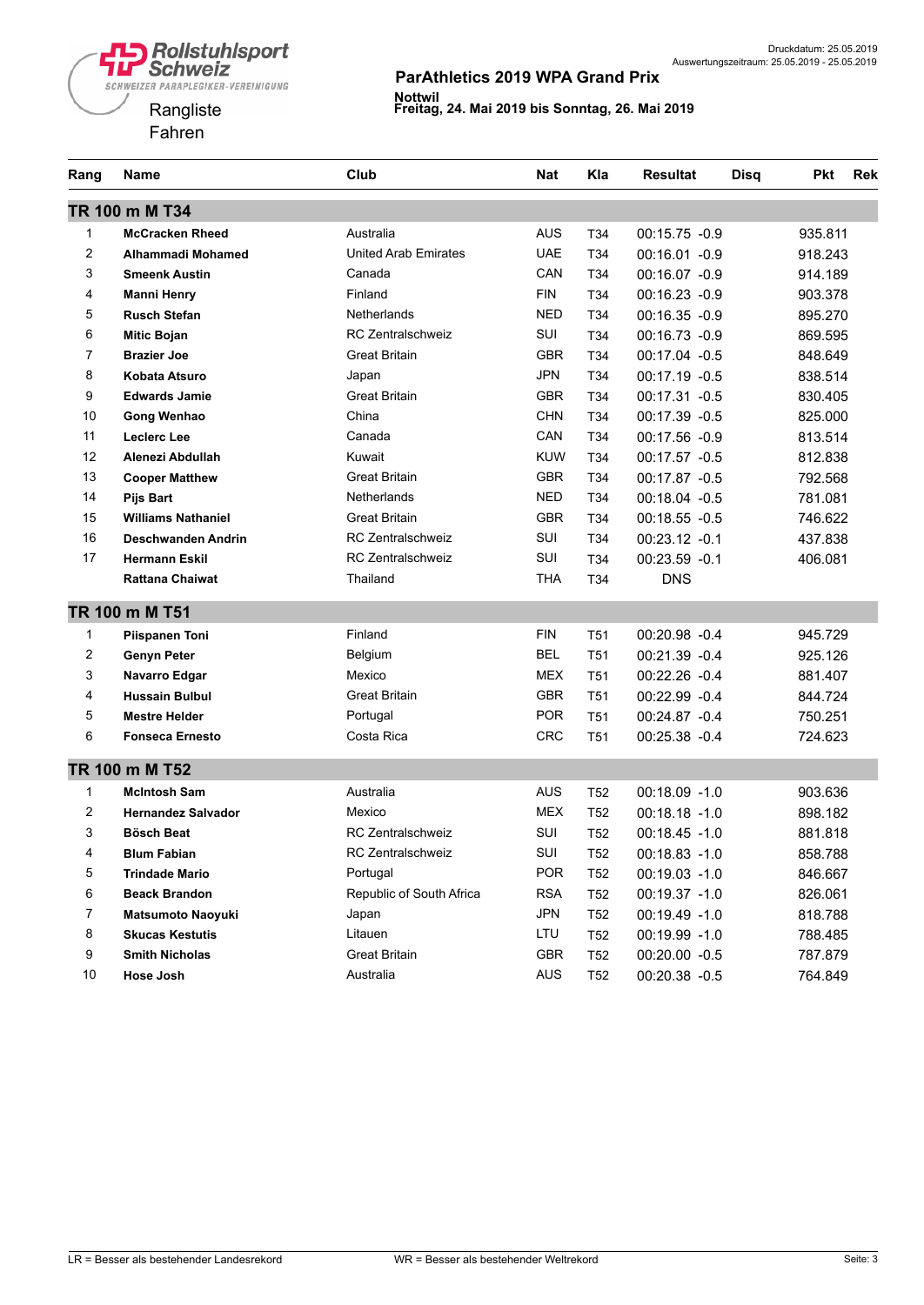



| Rang           | <b>Name</b>                 | Club                     | <b>Nat</b> | Kla             | <b>Resultat</b>  | <b>Disq</b> | <b>Pkt</b> | Rek |
|----------------|-----------------------------|--------------------------|------------|-----------------|------------------|-------------|------------|-----|
|                | TR 100 m M T53              |                          |            |                 |                  |             |            |     |
| 1              | <b>Lakatos Brent</b>        | Canada                   | CAN        | T <sub>53</sub> | $00:15.13 -0.6$  |             | 926.950    |     |
| $\overline{2}$ | Paeyo Pongsakorn            | Thailand                 | <b>THA</b> | T <sub>53</sub> | $00:15.25 -0.6$  |             | 918.440    |     |
| 3              | Silva Ariosvaldo            | <b>Brazil</b>            | <b>BRA</b> | T <sub>53</sub> | $00:15.65 - 0.6$ |             | 890.071    |     |
| 4              | <b>Alganaidl Fahad</b>      | Saudi Arabia             | <b>KSA</b> | T <sub>53</sub> | $00:15.66 - 0.6$ |             | 889.362    |     |
| 5              | <b>Fairbank Pierre</b>      | France                   | <b>FRA</b> | T <sub>53</sub> | $00:15.69 - 0.6$ |             | 887.234    |     |
| 6              | <b>Bushell Mickey</b>       | <b>Great Britain</b>     | <b>GBR</b> | T <sub>53</sub> | 00:15.77 -0.6    |             | 881.560    |     |
| $\overline{7}$ | <b>Siemann Brian</b>        | United States of America | <b>USA</b> | T <sub>53</sub> | $00:15.95 - 1.3$ |             | 868.794    |     |
| 8              | Algurashi Adbulrahmen       | Saudi Arabia             | <b>KSA</b> | T <sub>53</sub> | $00:15.96 - 1.3$ |             | 868.085    |     |
| 9              | Yang Shaogiao               | China                    | <b>CHN</b> | T <sub>53</sub> | $00:16.11 - 1.3$ |             | 857.447    |     |
| 10             | <b>Brignone Nicolas</b>     | France                   | <b>FRA</b> | T <sub>53</sub> | $00:16.15 - 1.3$ |             | 854.610    |     |
| 11             | Jomni Moatez                | <b>Great Britain</b>     | <b>GBR</b> | T53             | 00:16.28 -0.6    |             | 845.390    |     |
| 12             | <b>Brown Ben</b>            | Canada                   | CAN        | T <sub>53</sub> | $00:16.61 - 1.3$ |             | 821.986    |     |
| 13             | <b>Intasen Sopa</b>         | Thailand                 | THA        | T <sub>53</sub> | 00:16.76 -0.6    |             | 811.348    |     |
| 14             | <b>Aminov Rustam</b>        | Russia                   | <b>RUS</b> | T <sub>53</sub> | $00:16.78 - 1.3$ |             | 809.929    |     |
| 15             | Gastaldi Diego              | Italy                    | ITA        | T <sub>53</sub> | 00:16.81 -1.3    |             | 807.801    |     |
| 16             | Alenzei Abdullah            | Kuwait                   | <b>KUW</b> | T <sub>53</sub> | 00:17.33 -0.8    |             | 770.922    |     |
| 17             | <b>Larusson Arnar</b>       | Iceland                  | ISL        | T <sub>53</sub> | $00:18.25 -0.8$  |             | 705.674    |     |
| 18             | <b>Wongnonthaphum Napat</b> | Thailand                 | <b>THA</b> | T <sub>53</sub> | 00:19.34 -1.3    |             | 628.369    |     |
| 19             | <b>Russom Matiwos</b>       | <b>RC</b> beider Basel   | SUI        | T <sub>53</sub> | $00:19.60 -0.8$  |             | 609.929    |     |
| 20             | <b>Sellier David</b>        | France                   | <b>FRA</b> | T53             | 00:21.19 -0.8    |             | 497.163    |     |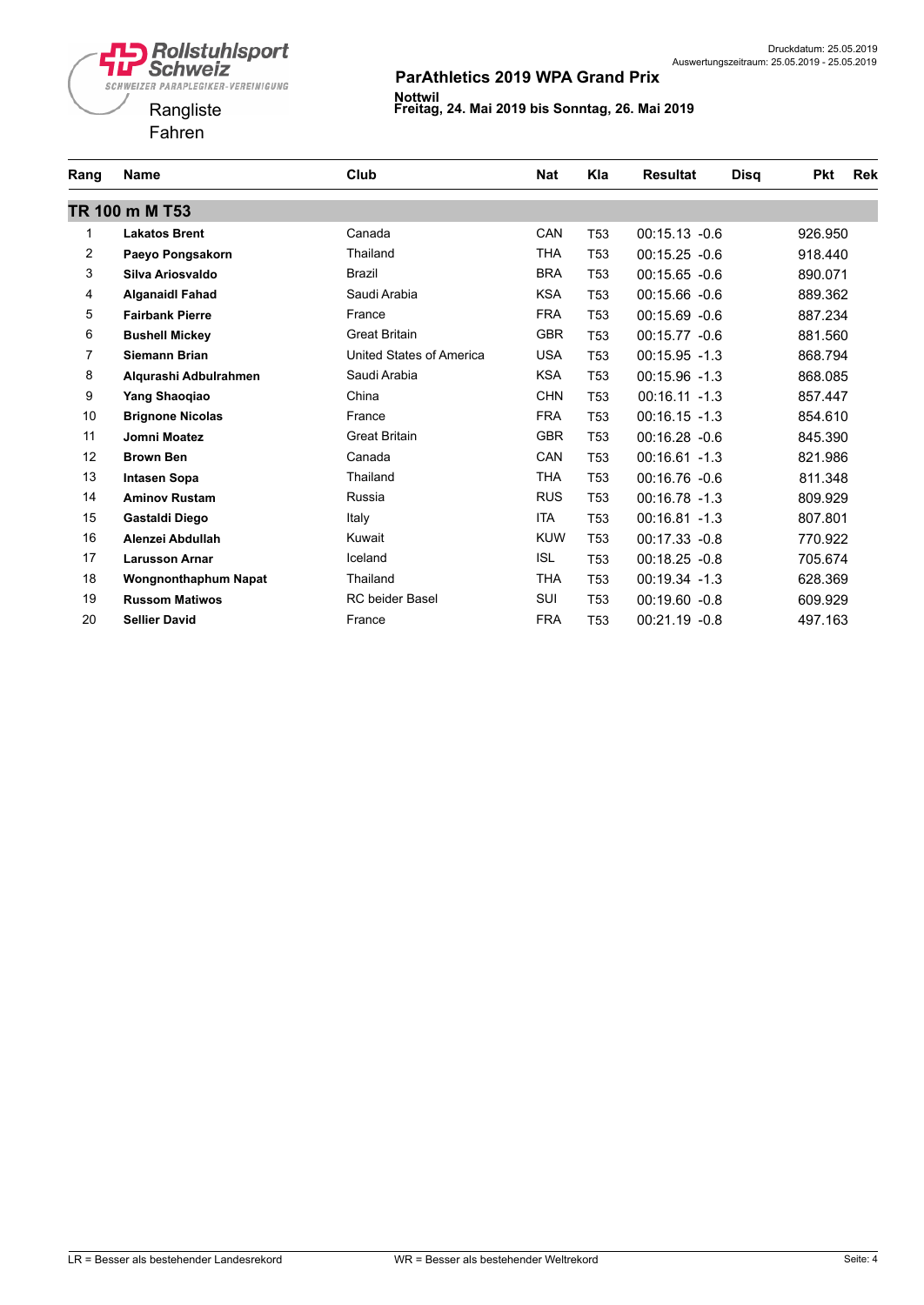



| Rang           | Name                               | Club                 | <b>Nat</b> | Kla             | <b>Resultat</b><br>Disq | <b>Pkt</b><br>Rek |
|----------------|------------------------------------|----------------------|------------|-----------------|-------------------------|-------------------|
|                | TR 100 m M T54                     |                      |            |                 |                         |                   |
| 1              | Tähti Leo-Pekka                    | Finland              | <b>FIN</b> | T <sub>54</sub> | 00:14.18 -0.8           | 957.353           |
| $\overline{2}$ | <b>Cervantes Garcia Juan Pablo</b> | Mexico               | <b>MEX</b> | T <sub>54</sub> | $00:14.49 - 0.8$        | 934.559           |
| 3              | Hu Yang                            | China                | <b>CHN</b> | T54             | $00:14.58 - 0.8$        | 927.941           |
| 4              | Van Weeghel Kenny                  | <b>Netherlands</b>   | <b>NED</b> | T54             | 00:14.65 -0.8           | 922.794           |
| 5              | Konjen Saichon                     | Thailand             | <b>THA</b> | T <sub>54</sub> | 00:14.99 -0.8           | 897.794           |
| 6              | <b>Maguire Nathan</b>              | <b>Great Britain</b> | <b>GBR</b> | T <sub>54</sub> | $00:15.09 -0.8$         | 890.441           |
| $\overline{7}$ | de Melo Leonardo                   | Brazil               | <b>BRA</b> | T <sub>54</sub> | $00:15.10 - 1.8$        | 889.706           |
| 8              | <b>Chiassaro Richard</b>           | <b>Great Britain</b> | <b>GBR</b> | T <sub>54</sub> | 00:15.14 -0.8           | 886.765           |
| 9              | <b>Kurbanov Arsen</b>              | Russia               | <b>RUS</b> | T <sub>54</sub> | $00:15.25 - 1.9$        | 878.676           |
| 10             | Alrajehi Faisal                    | Kuwait               | <b>KUW</b> | T <sub>54</sub> | 00:15.26 -0.8           | 877.941           |
| 11             | Dai Yunqiang                       | China                | <b>CHN</b> | T <sub>54</sub> | $00:15.31 - 1.0$        | 874.265           |
| 12             | Alzahrani Jamaan                   | Saudi Arabia         | <b>KSA</b> | T <sub>54</sub> | 00:15.34 -0.8           | 872.059           |
| 12             | Hyakutake Tsuyoshi                 | Japan                | <b>JPN</b> | T <sub>54</sub> | 00:15.34 -1.8           | 872.059           |
| 12             | Song Lei                           | China                | <b>CHN</b> | T54             | $00:15.34 -0.8$         | 872.059           |
| 15             | <b>Bailey Luke</b>                 | Australia            | <b>AUS</b> | T54             | 00:15.48 -0.8           | 861.765           |
| 16             | van de Waterlaat Rens              | Netherlands          | <b>NED</b> | T <sub>54</sub> | $00:15.51 - 1.8$        | 859.559           |
| 17             | <b>Ademes Tristian Joshua</b>      | Germany              | <b>GER</b> | T <sub>54</sub> | $00:15.55 - 1.8$        | 856.618           |
| 18             | Sayano Toshiaki                    | Japan                | <b>JPN</b> | T <sub>54</sub> | 00:15.56 -0.6           | 855.882           |
| 19             | <b>Sartor Giandomenico</b>         | Italy                | <b>ITA</b> | T <sub>54</sub> | $00:15.58 - 1.8$        | 854.412           |
| 20             | <b>Himanka Tuomo</b>               | Finland              | <b>FIN</b> | T <sub>54</sub> | 00:15.60 -1.8YC 17.5c   | 852.941           |
| 21             | <b>Rizzo Samuel</b>                | Australia            | <b>AUS</b> | T <sub>54</sub> | $00:15.65 - 1.8$        | 849.265           |
| 22             | Christophe Isaiah                  | Canada               | CAN        | T <sub>54</sub> | $00:15.73 - 1.8$        | 843.382           |
| 23             | Nishi Yuki                         | Japan                | <b>JPN</b> | T <sub>54</sub> | 00:15.74 -0.8           | 842.647           |
| 24             | Silva de Jesus Carlos Pierre       | Brazil               | <b>BRA</b> | T <sub>54</sub> | 00:15.76 -0.8           | 841.176           |
| 25             | <b>Scherer David</b>               | Germany              | <b>GER</b> | T <sub>54</sub> | 00:15.87 -0.8           | 833.088           |
| 26             | Janthon Ekkachai                   | Thailand             | <b>THA</b> | T54             | $00:15.95 -0.8$         | 827.206           |
| 27             | <b>Malter Ludwig</b>               | Austria              | <b>AUT</b> | T <sub>54</sub> | 00:15.97 -0.6           | 825.735           |
| 28             | Kishizawa Hiroki                   | Japan                | <b>JPN</b> | T <sub>54</sub> | 00:16.27 -1.0           | 803.676           |
| 29             | <b>Orru Raffaele</b>               | Netherlands          | <b>NED</b> | T54             | 00:16.42 -0.6           | 792.647           |
| 30             | Sianglam Phiphatphong              | Thailand             | <b>THA</b> | T54             | 00:16.47 -1.0           | 788.971           |
| 31             | <b>Algharib Mohammad</b>           | Kuwait               | <b>KUW</b> | T <sub>54</sub> | 00:16.57 -0.6           | 781.618           |
| 32             | <b>Oozeer Mehfooz</b>              | Mauritius            | <b>MRI</b> | T <sub>54</sub> | 00:16.77 -0.6           | 766.912           |
| 33             | Luo Xingchuan                      | China                | <b>CHN</b> | T <sub>54</sub> | 00:16.89 -1.0           | 758.088           |
| 34             | <b>Willimann Lukas</b>             | RC Zentralschweiz    | SUI        | T <sub>54</sub> | 00:17.09 -0.6           | 743.382           |
| 35             | <b>McCullagh Sean</b>              | Ireland              | IRL        | T <sub>54</sub> | 00:17.19 -0.6           | 736.029           |
| 36             | Jagodzinski Maximilian Andreas     | Germany              | GER        | T <sub>54</sub> | 00:17.21 -1.9           | 734.559           |
| 37             | <b>Guenther Jannes</b>             | Germany              | GER        | T <sub>54</sub> | 00:17.40 -0.6           | 720.588           |
| 38             | Sasaki Rinpei                      | Japan                | <b>JPN</b> | T <sub>54</sub> | $00:17.55 - 1.9$        | 709.559           |
| 39             | Zimich Balraj                      | Canada               | CAN        | T <sub>54</sub> | 00:17.97 -1.9           | 678.676           |
| 40             | <b>Studer Dario</b>                | RC Solothurn         | SUI        | T54             | 00:19.56 -1.9           | 561.765           |
| 41             | <b>Scheuber Cyrill</b>             | RC Zentralschweiz    | SUI        | T <sub>54</sub> | 00:22.81 -1.9           | 322.794           |
| 42             | <b>Siegenthaler Silvan</b>         | RSC Bern             | SUI        | T <sub>54</sub> | 00:24.68 -1.9           | 185.294           |
|                | <b>Carter Sam</b>                  | Australia            | <b>AUS</b> | T <sub>54</sub> | <b>DNS</b>              |                   |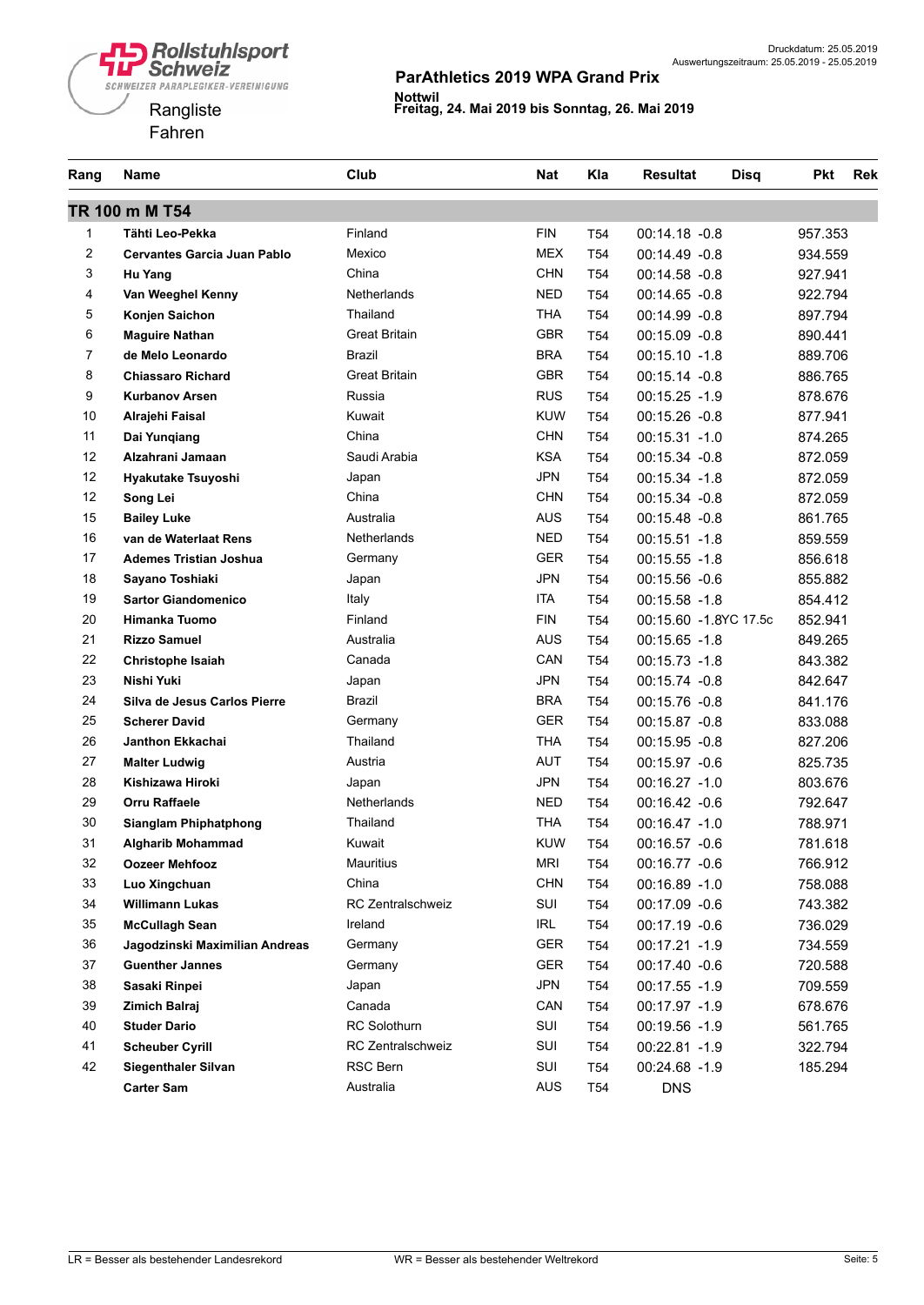

| Rang | Name                                                    | Club                     | <b>Nat</b> | Kla             | <b>Resultat</b> | <b>Disq</b> | <b>Pkt</b>  | <b>Rek</b> |
|------|---------------------------------------------------------|--------------------------|------------|-----------------|-----------------|-------------|-------------|------------|
|      | TR 1500 m F T53 - T54                                   |                          |            |                 |                 |             |             |            |
| 1    | de Rozario Madison                                      | Australia                | <b>AUS</b> | T <sub>53</sub> | 03:27.59        | 0.0         | 926.074     |            |
| 2    | Schär Manuela                                           | <b>RC Zentralschweiz</b> | SUI        | T <sub>54</sub> | 03:27.90        | 0.0         | 924.470     |            |
| 3    | Scaroni Susannah                                        | United States of America | <b>USA</b> | T <sub>54</sub> | 03:27.91        | 0.0         | 924.418     |            |
| 4    | McFadden Tatyana                                        | United States of America | <b>USA</b> | T <sub>54</sub> | 03:28.30        | 0.0         | 922.400     |            |
| 5    | <b>McClammer Chelsea</b>                                | United States of America | <b>USA</b> | T <sub>53</sub> | 03:28.31        | 0.0         | 922.349     |            |
| 6    | <b>Ballard Angela</b>                                   | Australia                | <b>AUS</b> | T53             | 03:29.09        | 0.0         | 918.314     |            |
| 7    | <b>Debrunner Catherine</b>                              | <b>RC Zentralschweiz</b> | SUI        | T <sub>53</sub> | 03:37.07        | 0.0         | 877.031     |            |
| 8    | <b>Ault-Connell Eliza</b>                               | Australia                | <b>AUS</b> | T <sub>54</sub> | 03:37.28        | 0.0         | 875.944     |            |
| 9    | Zou Lihong                                              | China                    | <b>CHN</b> | T <sub>54</sub> | 03:37.81        | 0.0         | 873.202     |            |
| 10   | Nakayama Kazumi                                         | Japan                    | <b>JPN</b> | T53             | 03:38.06        | 0.0         | 871.909     |            |
| 11   | <b>Roy Diane</b>                                        | Canada                   | CAN        | T <sub>54</sub> | 03:38.09        | 0.0         | 871.754     |            |
| 12   | <b>Eachus Patricia</b>                                  | <b>RC Zentralschweiz</b> | SUI        | T <sub>54</sub> | 03:38.15        | 0.0         | 871.443     |            |
| 13   | Moore Jemima                                            | Australia                | <b>AUS</b> | T54             | 03:38.28        | 0.0         | 870.771     |            |
| 14   | <b>Helbling Alexandra</b>                               | <b>RC Zentralschweiz</b> | SUI        | T <sub>54</sub> | 03:39.30        | 0.0         | 865.494     |            |
| 15   | den Boer Nikita                                         | <b>Netherlands</b>       | <b>NED</b> | T <sub>54</sub> | 03:50.56        | 0.0         | 807.243     |            |
| 16   | Dogangun Hamide                                         | Turkey                   | <b>TUR</b> | T <sub>53</sub> | 03:54.85        | 0.0         | 785.049     |            |
| 17   | de Souza Vanessa Cristina                               | Brazil                   | <b>BRA</b> | T54             | 03:55.17        | 0.0         | 783.394     |            |
| 18   | Kocherova Natalia                                       | Russia                   | <b>RUS</b> | T <sub>54</sub> | 04:00.35        | 0.0         | 756.596     |            |
| 19   | Supurgeci Zubeyde                                       | Turkey                   | <b>TUR</b> | T <sub>54</sub> | 04:00.53        | 0.0         | 755.665     |            |
| 20   | Giacomelli Jessica                                      | Brazil                   | <b>BRA</b> | T <sub>54</sub> | 04:01.80        | 0.0         | 749.095     |            |
| 21   | <b>Mussinelli Licia</b>                                 | <b>RC Solothurn</b>      | SUI        | T <sub>54</sub> | 04:02.64        | 0.0         | 744.749     |            |
| 22   | <b>Rausin Arielle</b>                                   | United States of America | <b>USA</b> | T <sub>54</sub> | 04:04.09        | 0.0         | 737.248     |            |
| 23   | <b>Chatyotsakorn Tpat</b>                               | Thailand                 | THA        | T <sub>54</sub> | 04:04.11        | 0.0         | 737.144     |            |
| 24   | <b>Dupont Ilana</b>                                     | Canada                   | CAN        | T <sub>53</sub> | 04:04.22        | 0.0         | 736.575     |            |
| 25   | Van den Broek Margriet                                  | Netherlands              | <b>NED</b> | T <sub>54</sub> | 04:04.58        | 0.0         | 734.713     |            |
| 26   | <b>Alphonse Marie Emmanuelle</b><br><b>Anais Noemie</b> | <b>Mauritius</b>         | <b>MRI</b> | T <sub>54</sub> | 04:14.75        | 0.0         | 682.100     |            |
| 27   | <b>Vaillant Catherine</b>                               | Canada                   | CAN        | T <sub>54</sub> | 04:22.29        | 0.0         | 643.094     |            |
| 28   | Perrine Marie Desirella Brandy                          | Mauritius                | <b>MRI</b> | T <sub>54</sub> | 04:41.61        | 0.0         | 543.145     |            |
| 29   | <b>Menje Merle</b>                                      | Germany                  | <b>GER</b> | T54             | 06:10.72 0.0    |             | 82.152      |            |
|      | <b>Frotten Jessica</b>                                  | Canada                   | CAN        | T53             | <b>DNF</b>      |             |             |            |
|      | <b>McGrory Amanda</b>                                   | United States of America | <b>USA</b> | <b>T54</b>      | <b>DNF</b>      |             |             |            |
|      | dos Santos Rocha Aline                                  | Brazil                   | <b>BRA</b> | T <sub>54</sub> | <b>DNF</b>      |             |             |            |
|      | TR 1500 m M T38                                         |                          |            |                 |                 |             |             |            |
| 1    | <b>Lagergren Anders</b>                                 | Denmark                  | <b>DEN</b> | T38             | 04:31.99 0.0    |             | 567.709     |            |
|      | TR 1500 m M T20                                         |                          |            |                 |                 |             |             |            |
| 1    | <b>Hersi Mohamed</b>                                    | Denmark                  | <b>DEN</b> | T <sub>20</sub> | 04:18.68        | 0.0         | 548.778     |            |
|      | TR 1500 m M T11                                         |                          |            |                 |                 |             |             |            |
| 1    | Songphinit Suphachai                                    | Thailand                 | THA        | T11             | 05:21.83 0.0    |             | 16.142      |            |
|      | TR 1500 m M T12                                         |                          |            |                 |                 |             |             |            |
| 1    | Kostin Aleksandr                                        | Russia                   | <b>RUS</b> | T <sub>12</sub> | 03:53.06        | 0.0         | 946.062     |            |
|      | TR 1500 m M T13                                         |                          |            |                 |                 |             |             |            |
| 1    | <b>Sharov Egor</b>                                      | Russia                   | <b>RUS</b> | T <sub>13</sub> | 03:51.46        | 0.0         | 943.837 EUR |            |
| 2    | <b>Boonen Matthias</b>                                  | Belgium                  | <b>BEL</b> | T <sub>13</sub> | 04:27.41 0.0    |             | 335.405     |            |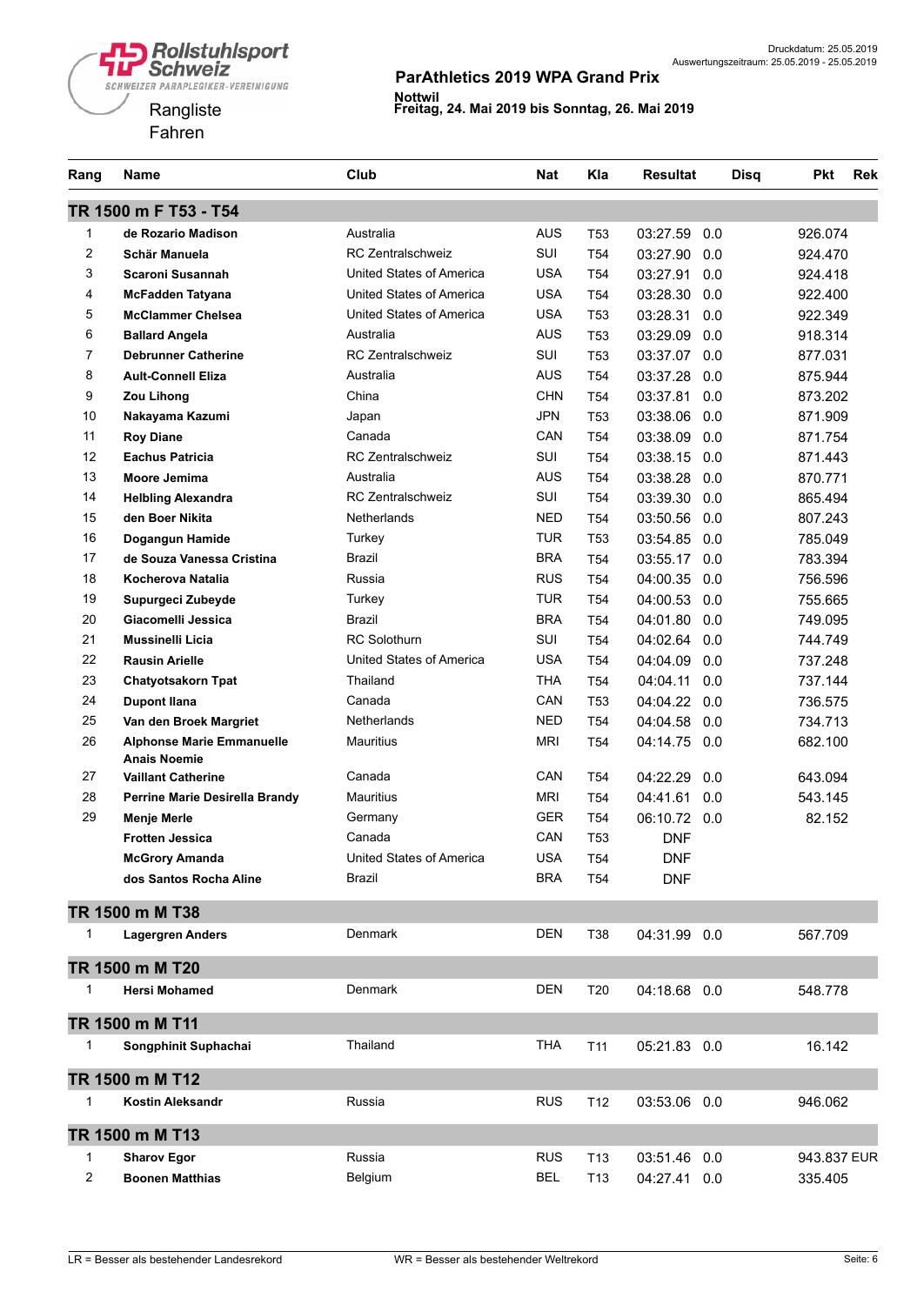

Fahren



| Rang           | <b>Name</b>                 | Club                     | <b>Nat</b> | Kla             | <b>Resultat</b> | <b>Disq</b> | <b>Pkt</b>  | <b>Rek</b> |
|----------------|-----------------------------|--------------------------|------------|-----------------|-----------------|-------------|-------------|------------|
|                | TR 1500 m M T46             |                          |            |                 |                 |             |             |            |
| 1              | <b>laremchuk Aleksandr</b>  | Russia                   | <b>RUS</b> | T46             | 03:57.09<br>0.0 |             | 900.944     |            |
|                | TR 1500 m M T33             |                          |            |                 |                 |             |             |            |
| 1              | <b>Schmitz Denis</b>        | Germany                  | <b>GER</b> | T <sub>33</sub> | 05:10.42<br>0.0 |             | 812.471     |            |
| $\overline{2}$ | <b>Heilek Maximilian</b>    | Germany                  | <b>GER</b> | T <sub>33</sub> | 05:49.98<br>0.0 |             | 661.132     |            |
|                | TR 1500 m M T34             |                          |            |                 |                 |             |             |            |
| 1              | <b>Towers Isaac</b>         | <b>Great Britain</b>     | <b>GBR</b> | T <sub>34</sub> | 03:22.51<br>0.0 |             | 933.597     |            |
| $\overline{2}$ | <b>Smeenk Austin</b>        | Canada                   | CAN        | T <sub>34</sub> | 03:23.58<br>0.0 |             | 927.962 AMR |            |
| 3              | <b>Edwards Jamie</b>        | <b>Great Britain</b>     | <b>GBR</b> | T <sub>34</sub> | 03:46.64<br>0.0 |             | 806.530     |            |
| 4              | Leclerc Lee                 | Canada                   | CAN        | T <sub>34</sub> | 03:47.68<br>0.0 |             | 801.053     |            |
|                | TR 1500 m M T51             |                          |            |                 |                 |             |             |            |
|                | <b>Strobel Stefan</b>       | Germany                  | <b>GER</b> | <b>T51</b>      | <b>DNS</b>      |             |             |            |
|                | TR 1500 m M T52             |                          |            |                 |                 |             |             |            |
| 1              | Sato Tomoki                 | Japan                    | <b>JPN</b> | T <sub>52</sub> | 03:36.75<br>0.0 |             | 966.873     |            |
| $\overline{2}$ | <b>Geierspichler Thomas</b> | Austria                  | <b>AUT</b> | T <sub>52</sub> | 04:02.04<br>0.0 |             | 846.330     |            |
| 3              | <b>Skucas Kestutis</b>      | Litauen                  | LTU        | T <sub>52</sub> | 04:04.63<br>0.0 |             | 833.985     |            |
| 4              | <b>Blum Fabian</b>          | <b>RC Zentralschweiz</b> | SUI        | T <sub>52</sub> | 04:57.71<br>0.0 |             | 580.982     |            |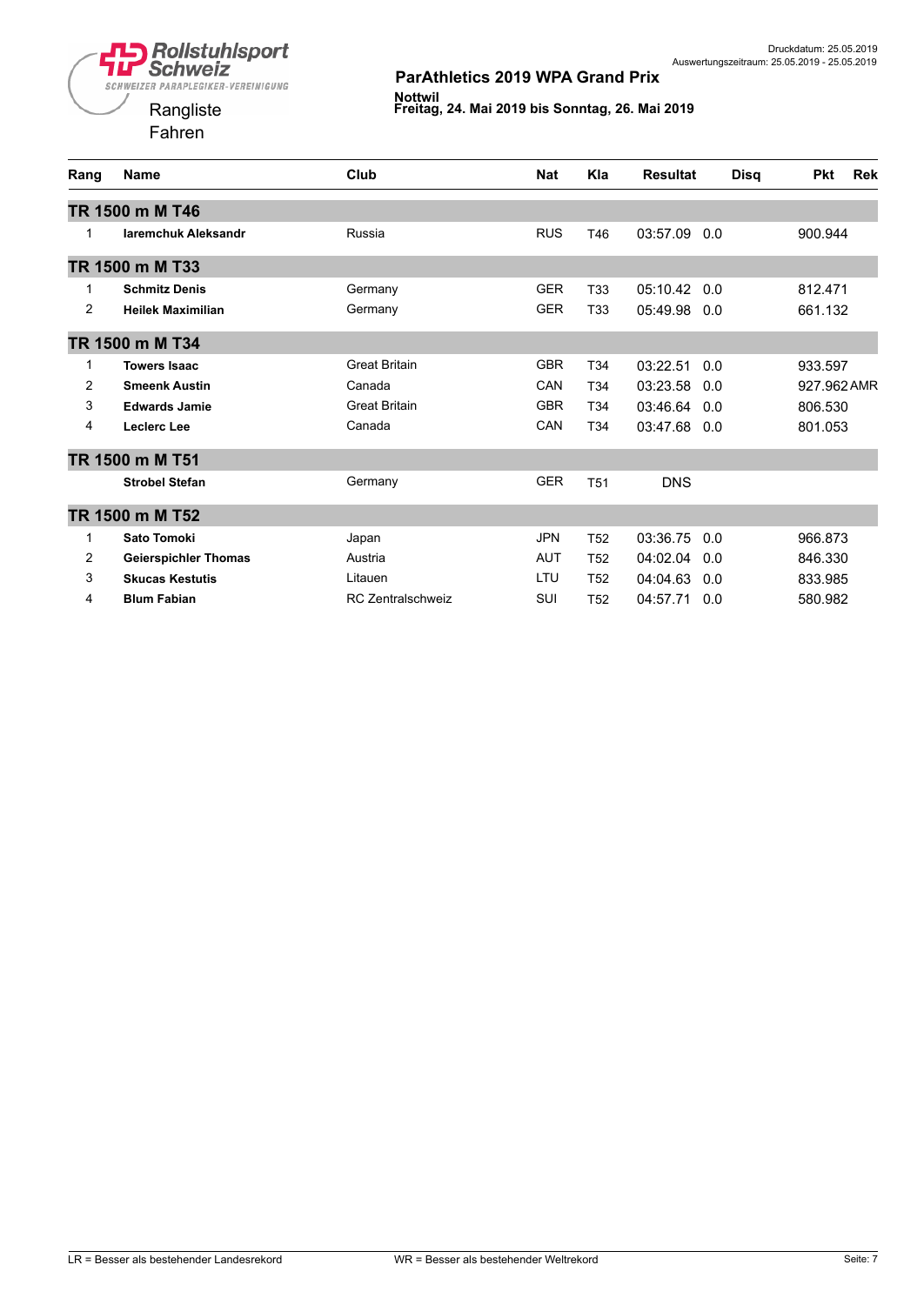

| Rang           | <b>Name</b>                   | Club                        | <b>Nat</b> | Kla             | <b>Resultat</b> | <b>Disq</b> | <b>Pkt</b> | <b>Rek</b> |
|----------------|-------------------------------|-----------------------------|------------|-----------------|-----------------|-------------|------------|------------|
|                | TR 1500 m M T53 - T54         |                             |            |                 |                 |             |            |            |
| 1              | <b>Zhang Yong</b>             | China                       | <b>CHN</b> | T <sub>54</sub> | 02:57.45        | 0.0         | 967.113    |            |
| 2              | <b>Khongrak Putharet</b>      | Thailand                    | <b>THA</b> | T <sub>54</sub> | 02:58.39        | 0.0         | 961.641    |            |
| 3              | Dai Yunqiang                  | China                       | <b>CHN</b> | T <sub>54</sub> | 02:59.35        | 0.0         | 956.054    |            |
| 4              | <b>Hug Marcel</b>             | <b>RC Zentralschweiz</b>    | SUI        | T <sub>54</sub> | 03:02.69        | 0.0         | 936.612    |            |
| 5              | <b>Romanchuk Daniel</b>       | United States of America    | <b>USA</b> | T <sub>54</sub> | 03:03.17        | 0.0         | 933.818    |            |
| 6              | <b>Tana Rawat</b>             | Thailand                    | THA        | T <sub>54</sub> | 03:03.50        | 0.0         | 931.898    |            |
| $\overline{7}$ | <b>Baldé Alhassane</b>        | Germany                     | <b>GER</b> | T <sub>54</sub> | 03:03.71        | 0.0         | 930.675    |            |
| 8              | Higuchi Masayuki              | Japan                       | <b>JPN</b> | T <sub>54</sub> | 03:05.75        | 0.0         | 918.801    |            |
| 9              | <b>Wahoram Prawat</b>         | Thailand                    | <b>THA</b> | T <sub>54</sub> | 03:05.88        | 0.0         | 918.044    |            |
| 10             | <b>Lakatos Brent</b>          | Canada                      | CAN        | <b>T53</b>      | 03:05.95        | 0.0         | 917.637    |            |
| 11             | <b>Kubo Kozo</b>              | Japan                       | <b>JPN</b> | T <sub>54</sub> | 03:06.09        | 0.0         | 916.822    |            |
| 12             | Song Lei                      | China                       | <b>CHN</b> | T <sub>54</sub> | 03:06.37        | 0.0         | 915.192    |            |
| 13             | <b>Bychenok Alexey</b>        | Russia                      | <b>RUS</b> | T <sub>54</sub> | 03:06.58        | 0.0         | 913.970    |            |
| 14             | <b>Maguire Nathan</b>         | <b>Great Britain</b>        | <b>GBR</b> | T <sub>54</sub> | 03:07.08        | 0.0         | 911.059    |            |
| 15             | <b>Hokinoue Kota</b>          | Japan                       | <b>JPN</b> | T <sub>54</sub> | 03:07.18        | 0.0         | 910.477    |            |
| 16             | Ma Zhuo                       | China                       | <b>CHN</b> | T <sub>54</sub> | 03:07.29        | 0.0         | 909.837    |            |
| 17             | Siemann Brian                 | United States of America    | <b>USA</b> | T <sub>53</sub> | 03:07.41        | 0.0         | 909.139    |            |
| 18             | <b>Pike Aaron</b>             | United States of America    | <b>USA</b> | T <sub>54</sub> | 03:07.87        | 0.0         | 906.461    |            |
| 19             | Ganzei Alexandr               | Russia                      | <b>RUS</b> | T <sub>54</sub> | 03:08.88        | 0.0         | 900.582    |            |
| 20             | Alhosani Badir Abbas          | <b>United Arab Emirates</b> | <b>UAE</b> | T <sub>54</sub> | 03:10.74        | 0.0         | 889.756    |            |
| 21             | Van Weeghel Kenny             | <b>Netherlands</b>          | <b>NED</b> | T <sub>54</sub> | 03:10.93        | 0.0         | 888.650    |            |
| 22             | <b>LaBrooy Dillon</b>         | <b>Great Britain</b>        | GBR        | T <sub>54</sub> | 03:11.56        | 0.0         | 884.983    |            |
| 23             | Lötscher Tobias               | RC Zentralschweiz           | SUI        | T <sub>54</sub> | 03:11.73        | 0.0         | 883.993    |            |
| 24             | <b>Rizzo Samuel</b>           | Australia                   | <b>AUS</b> | T <sub>54</sub> | 03:11.89        | 0.0         | 883.062    |            |
| 25             | <b>Malter Ludwig</b>          | Austria                     | <b>AUT</b> | T <sub>54</sub> | 03:12.14        | 0.0         | 881.606    |            |
| 26             | van de Waterlaat Rens         | Netherlands                 | <b>NED</b> | T <sub>54</sub> | 03:12.68        | 0.0         | 878.463    |            |
| 27             | <b>Cassidy Joshua</b>         | Canada                      | CAN        | T <sub>54</sub> | 03:13.44        | 0.0         | 747.420    |            |
| 28             | <b>Suzuki Tomoki</b>          | Japan                       | <b>JPN</b> | T <sub>54</sub> | 03:13.47        | 0.0         | 746.977    |            |
| 29             | Lappin Jake                   | Australia                   | <b>AUS</b> | T <sub>54</sub> | 03:13.98        | 0.0         | 739.409    |            |
| 30             | Alrajehi Faisal               | Kuwait                      | <b>KUW</b> | T <sub>54</sub> | 03:14.31        | 0.0         | 734.490    |            |
| 31             | <b>Watanabe Sho</b>           | Japan                       | <b>JPN</b> | T <sub>54</sub> | 03:14.66 0.0    |             | 729.253    |            |
| 32             | <b>Colman Richard</b>         | Australia                   | <b>AUS</b> | <b>T53</b>      | 03:15.38        | 0.0         | 862.747    |            |
| 33             | <b>Dupont Alexandre</b>       | Canada                      | CAN        | T54             | 03:15.52 0.0    |             | 716.304    |            |
| 34             | de Melo Leonardo              | Brazil                      | <b>BRA</b> | T54             | 03:15.74 0.0    |             | 860.652    |            |
| 35             | Silva de Jesus Carlos Pierre  | Brazil                      | <b>BRA</b> | T54             | 03:15.87 0.0    |             | 859.895    |            |
| 36             | <b>Sianglam Phiphatphong</b>  | Thailand                    | <b>THA</b> | T54             | 03:16.46 0.0    |             | 856.461    |            |
| 37             | Casoli Julien                 | France                      | <b>FRA</b> | T54             | 03:18.21        | 0.0         | 846.275    |            |
| 38             | Yasuoka Choke                 | Japan                       | <b>JPN</b> | T54             | 03:19.60 0.0    |             | 838.184    |            |
| 39             | <b>Smyth Tristan</b>          | Canada                      | CAN        | T54             | 03:19.78        | 0.0         | 650.767    |            |
| 40             | <b>Ravet Cedric</b>           | Mauritius                   | <b>MRI</b> | T54             | 03:20.08        | 0.0         | 835.390    |            |
| 41             | <b>Willimann Lukas</b>        | <b>RC Zentralschweiz</b>    | SUI        | T54             | 03:20.26 0.0    |             | 834.342    |            |
| 42             | Soulama Nambia Basile         | Canada                      | CAN        | T54             | 03:20.75 0.0    |             | 831.490    |            |
| 43             | <b>Brown Ben</b>              | Canada                      | CAN        | T <sub>53</sub> | 03:21.24 0.0    |             | 828.638    |            |
| 44             | Soejima Masazumi              | Japan                       | <b>JPN</b> | T54             | 03:22.79 0.0    |             | 819.616    |            |
| 45             | <b>Blichfeldt Ebbe</b>        | Denmark                     | <b>DEN</b> | T54             | 03:23.64        | 0.0         | 814.668    |            |
| 46             | George Joshua                 | United States of America    | <b>USA</b> | T53             | 03:24.23 0.0    |             | 580.765    |            |
| 47             | Christophe Isaiah             | Canada                      | CAN        | T54             | 03:39.29 0.0    |             | 723.574    |            |
| 48             | <b>Ademes Tristian Joshua</b> | Germany                     | GER        | T54             | 03:44.04 0.0    |             | 695.926    |            |
| 49             | <b>McCullagh Sean</b>         | Ireland                     | <b>IRL</b> | T54             | 03:53.73 0.0    |             | 639.523    |            |